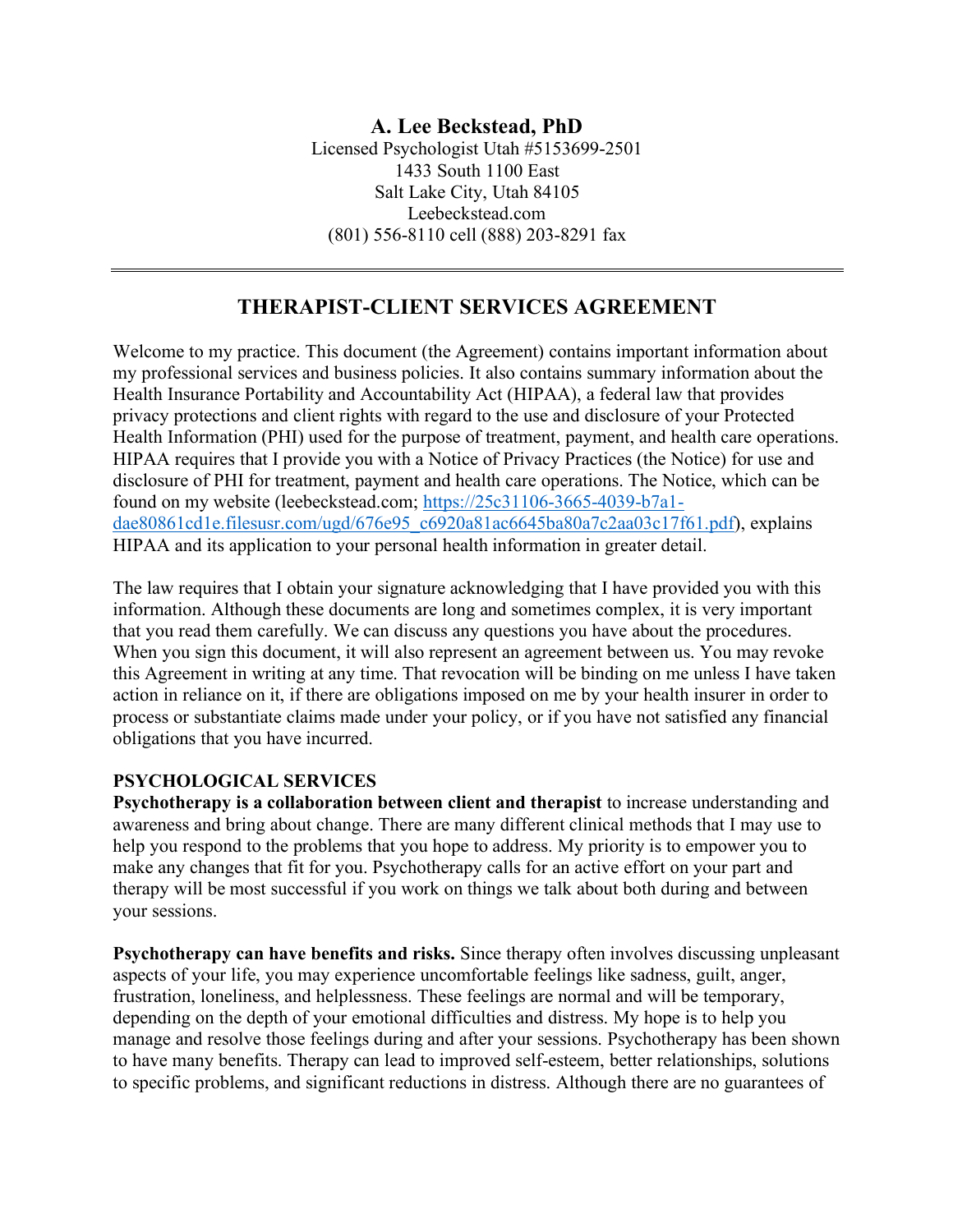what you will experience. I try to maintain a safe and respectful environment that can maximize the possibilities for you to achieve positive growth and healing.

**Our first few sessions will involve an evaluation of your needs.** By the end of the evaluation, I will be able to offer you some first impressions of what our work will include and a treatment plan to follow if we decide working together is the appropriate course of action. If we determine another plan would be more appropriate, I will provide referral information. If you have questions about any of my procedures, let me know so that we can discuss them whenever they arise. Feel free to question me or ask me why I am asking something or offering an intervention. If your doubts persist about my work, I will be happy to help you set up a meeting with another mental health professional for a second opinion.

**Couples therapy** starts with an assessment of the relationship past and present and hopes for the future. The first session(s) will be together with both partners and then I may meet with each partner individually once and the sessions following those individual ones will discuss the information shared. If there is any sensitive information not known by both partners, then I will explore with the partner the reason, motivation, and effects of withholding or disclosing the information. Please know that information discussed in couples therapy is for therapeutic purposes and is not intended for use in any legal proceedings involving the partners*. By signing this agreement, you agree not to subpoena me, the therapist, to testify for or against either party or to provide records in a court action*. Also, I do not offer individual counseling to those I currently provide or have previously provided couples counseling. If during couples counseling or if the relationship breaks up and either or both of you wish to participate in individual counseling, then I will provide referrals to other providers.

## **MEETINGS / SESSIONS**

If psychotherapy is begun, 55-minute sessions will be scheduled at a frequency that is mutually agreed upon. We may also mutually decide to change the length and frequency of sessions at any time during the course of your therapy*. Once an appointment is scheduled, you are expected to pay for the full fee unless you provide 24-hours [1 day] advance notice of cancellation.* I understand illnesses, accidents, and other beyond-our-control situations occur, and with these events, there will be no charge for missed or cancelled appointments. If keeping or remembering appointments is difficult for you, I encourage you to talk with me about how to change this pattern. If you arrive to the session under the influence of alcohol or other substances, then I will cancel the session, find you a safe ride home, and require you to pay for the session. **It is important to note that insurance companies do not provide reimbursement for cancelled or missed sessions.** 

**Telehealth**. To reduce social contact during the Covid-19 pandemic, I am offering videobased services. I am set up to use a secure, HIPAA-compliant web-based teletherapy platform called Doxy. All you need to access your session is a secure internet connection, a web browser (for example, smart phone, computer), and a confidential quiet space. Although phone therapy or videoconferencing allows possibilities of extending work where it was not possible, there are inherent limitations involved. For example, it may be difficult for both of us to fully assess or understand each other's emotional state without access to our nonverbal cues. In addition to the standard rules of confidentiality limitations, you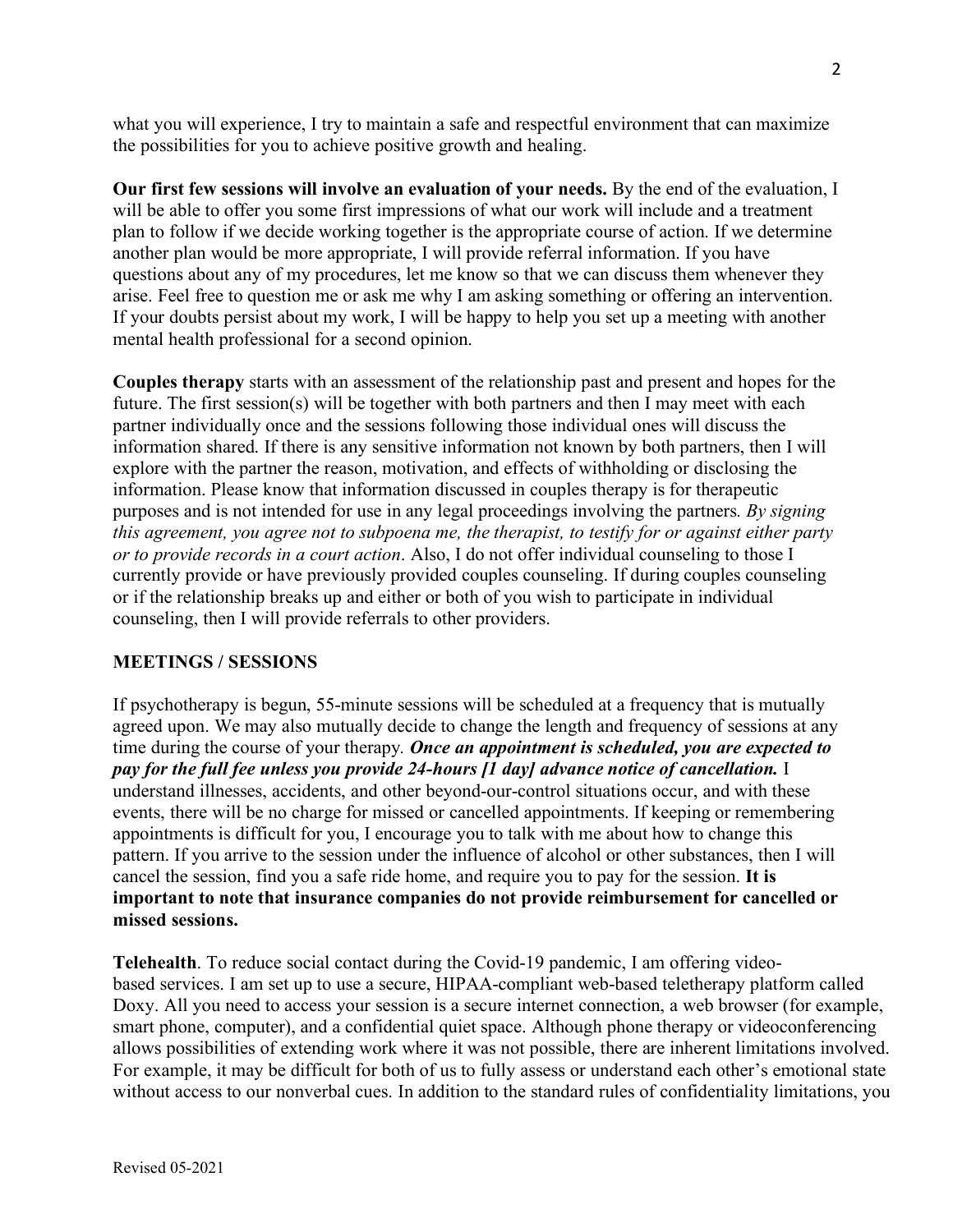should be aware of the unique confidentiality limitations for telehealth (for example, cell phone messages can be picked up and overheard by others  $\&$  it may not be possible to guarantee that the conversation is not overheard by other members of a household).

Also, most states do not allow therapists to provide services if they are not licensed in that state. Therefore, I can only offer telehealth if you are living in Utah. During the covid-19 pandemic, most insurance companies are reimbursing for telehealth, but you will want to contact your insurance company and verify this. If you decide to end teletherapy informally (for example, stop calling or responding to calls), I will ask you to send me a letter, leave a message, or, ideally, talk with me about your decision.

## **CONTACTING ME & OUTSIDE CONTACT**

Due to my work schedule, I am usually not immediately available by telephone. I will not answer the phone when I am with a client. When I am unavailable, my telephone is answered by a confidential voicemail that I monitor frequently. If you are difficult to reach, let me know on your message of times when you are available. Please limit calls, texts, and e-mails between sessions for scheduling and administrative purposes only. We can talk during your sessions about how to manage any distress between sessions.

You should know that I normally do not return phone calls after 6 pm, on weekends, during holidays, or when I'm out of town. I normally turn my phone off during these times. If you need more available services, then I can talk with you about other resources or referrals that may meet your needs more effectively. To be fair to both of us, if you need to talk between sessions, then I will charge for any telephone conversations lasting longer than 15 minutes. **If you would like speak with a trained mental-health professional while I'm away or unavailable, then you can call (801) 587-1055.** 

**Email/Texts:** Email communication and texts are not secure and could be read by others as messages are stored on remote servers. **If you choose to contact me via email or text, you are accepting those privacy risks to send your protected health information as unsecured communication and then to accept email and text as an acceptable medium for my unencrypted response**. If you decide to take the risk of communicating via email and texts, then I recommend you do so only for scheduling and administrative purposes, rather than a medium for personal information. Please do not use email or texts for emergencies. You should also know that any emails or texts I receive from you and any responses that I send to you become a part of your medical record. If you have a concern about confidentiality or privacy, feel free to speak with me directly at 801-556-8110.

**Social Media:** I do not interact with clients using social media. If you have questions about this, please bring them up when we meet and we can talk more about it.

**Dual Relationships:** My professional ethics require me to avoid dual relationships with clients, which means that I do not socialize or create friendships or romantic/sexual or business relationships with current or former clients. If our paths cross outside of counseling, to protect your privacy, I will not approach or acknowledge you unless you do so first. If you decide to say hello to me in public, I would definitely welcome that, but I will not introduce you to the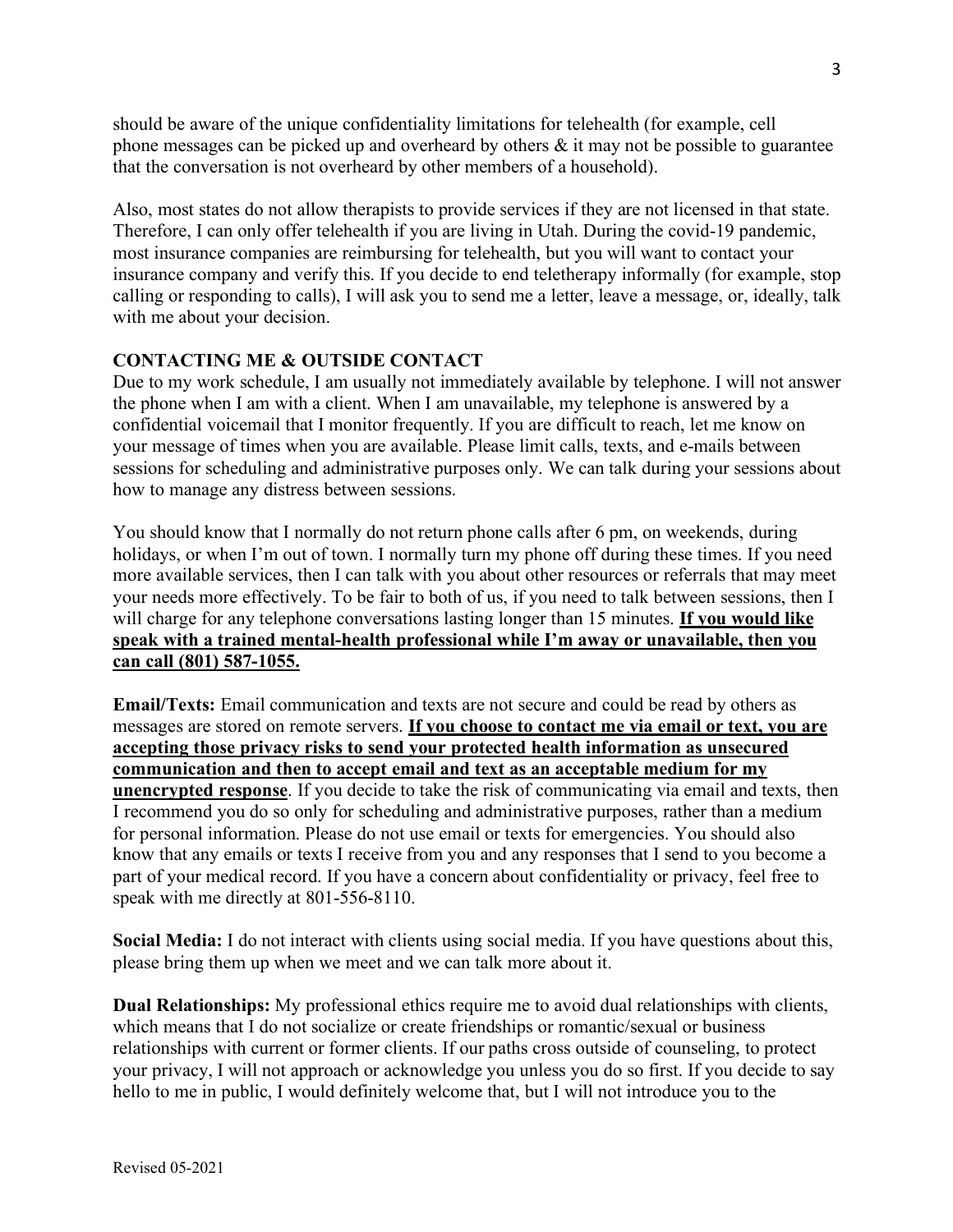person(s) I am with to protect your privacy. You should know that if I am with others, then it may be best to avoid any acknowledgement because those I am with will likely ask about our association and although I will not provide them with any information, your confidentiality will be broken.

#### **EMERGENCY PROCEDURES**

Because I am not available 24-hours, after 6 pm, and during weekends/holidays, if an emergency occurs and you can't reach me, please dial 911 or the University Neuropsychiatric Institute (801) 587-3000 and ask for the crisis worker. My voice message includes this emergency number. Another number to contact would be the free, 24-hour National Suicide Prevention Lifeline at 1- 800-273-TALK (8255). If you would like speak with a trained mental-health professional while I'm away or unavailable, then you can call (801) 587-1055. If you are struggling with substance abuse, then you can call (855) 780-5955 for immediate help. Leave me a message so that I will know what is happening and can contact you as soon as possible.

#### **PROFESSIONAL FEES, BILLING, & PAYMENTS**

My typical out-of-pocket fee is \$150 per 55-minute session. If we are billing through your insurance, the fees billed to your insurance company will vary depending on the contracted rate with your provider. In addition to appointments, I charge \$150 for other professional services you may need, though I will break down the hourly cost if I work for periods of less than one hour. Other services include report writing, telephone conversations lasting longer than 15 minutes, consulting with other professionals with your permission, preparation of records or treatment summaries, and the time spent performing any other service you may request of me. If you become involved in legal proceedings that require my participation, you will be expected to pay for all of my professional time, including preparation and transportation costs, even if I am called to testify by another party. Because of the difficulty of legal involvement, I charge \$200 per hour for preparation and attendance at any legal proceeding.

**You will be expected to pay for each session at the time it is held**, unless we agree otherwise. I accept personal checks, debit and credit cards (VISA, Mastercard, AMEX, Discover, HSA and FSA), or cash. *If you pay by credit card, then I will charge you their .028 service fee.* Payment schedules for other professional services will be agreed to when they are requested. Optum Salt Lake County Medicaid members do not have to pay for covered services received when they have Medicaid.

An annual finance charge of 17.5% will accrue on all unpaid accounts unless specific payment arrangements have been set up between us. If your account has not been paid for more than 60 days and arrangements for payment have not been agreed upon, I have the option of using legal means to secure the payment. This may involve hiring a collection agency or going through small claims court, which will require me to disclose otherwise confidential information. In most collection situations, the only information I release regarding a client's treatment is his/her name, the nature of services provided, and the amount due. If such legal action is necessary, its costs will be included in the claim (40% more).

## **LIMITS ON CONFIDENTIALITY**

The law protects the privacy of communications between a client and a psychologist. In most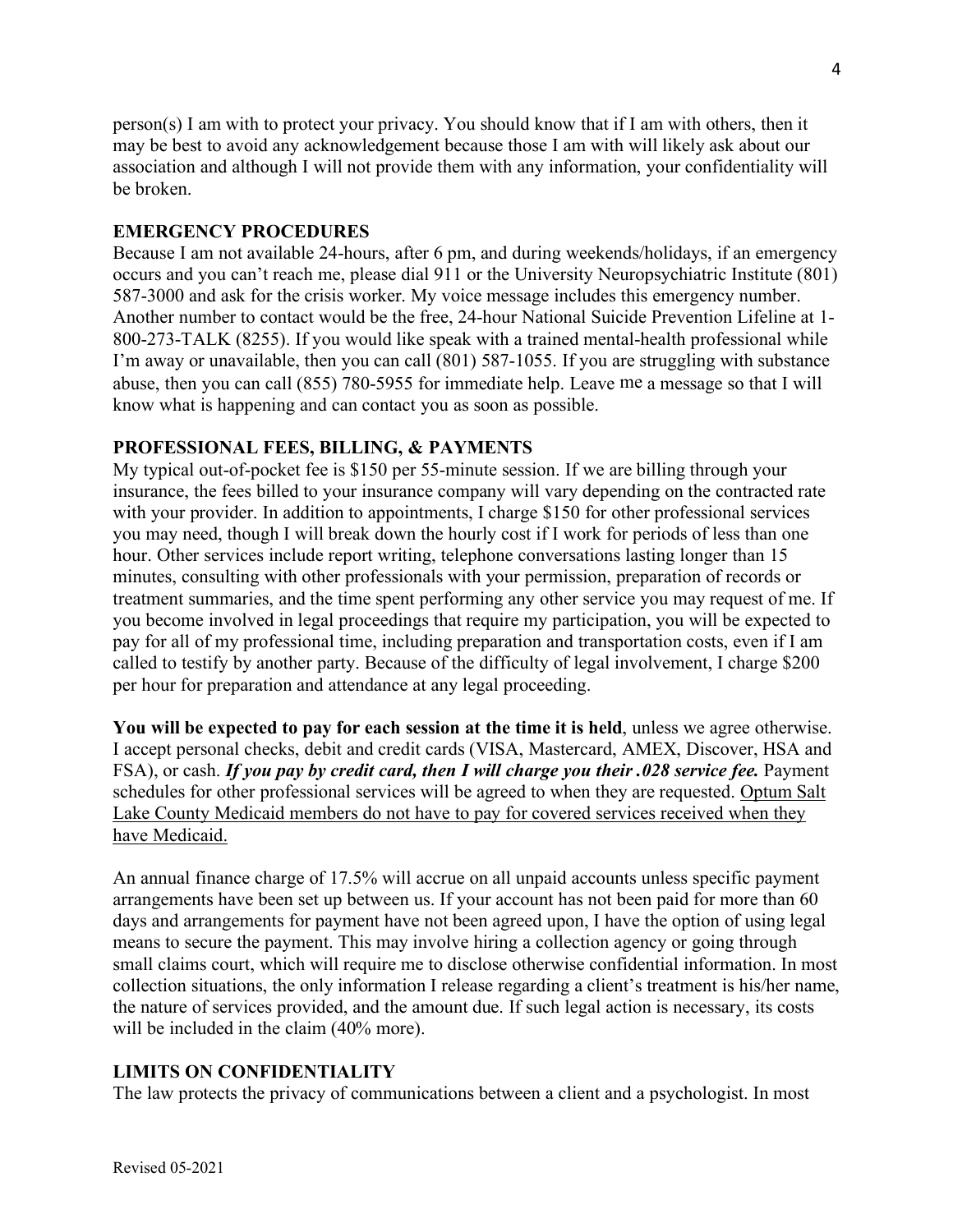situations, I can only release information about your treatment to others if you sign a written Authorization form that meets certain legal requirements imposed by HIPAA. There are other situations that require only that you provide written, advance consent. **Your signature on this Agreement provides consent for those activities, as follows:** 

**Consultation.** I may occasionally consult with other health and mental health professionals about my work with you. During this consultation, I would make every effort to avoid revealing your identity. The other professionals are also legally bound to keep the information confidential. If you don't object, I will not tell you about these consultations unless it is important to our work together. I will note all consultations in your Clinical Record.

Please be aware that other professionals rent space in the building where the office of Lee Beckstead, Ph.D. is located. While I may engage in peer consultation with them, my practice is a separate business and the other therapists do not have access to your medical record or private health information without your written authorization.

**Business Associates.** I have a formal business associate contracts with Office Ally for purposes of electronic billing, with Faxage for faxes, and with Doxy and Zoom for telehealth. These contracts require that this business associate maintain the confidentiality of these data as required by HIPAA except as specifically allowed in the contract or otherwise required by law.

**Insurance.** Disclosures required by health insurers or to collect overdue fees are discussed elsewhere in this Agreement.

## **There are some situations where I am permitted or required to disclose information without either your consent or Authorization:**

**Court order.** If you are involved in a court proceeding and a request is made for information concerning the professional services I provided to you, such information is protected by the psychologist-client privilege law. I cannot provide any information without your (or your legal representative's) written authorization, or a court order. If you are involved in or contemplating litigation, you should consult with your attorney to determine whether a court would be likely to order me to disclose information.

**Health Oversight.** If a government agency is requesting the information for health oversight activities, I am required to provide it for them. If this request is from the FBI to investigate terrorism, the Patriot Act declares I cannot inform you of this disclosure.

Lawsuit. If a client files a complaint or lawsuit against me, I may disclose relevant information regarding that client in order to defend myself.

**Threat to self.** If a client threatens to harm himself/herself, I may be obligated to seek hospitalization for him/her or to contact family members or others who can help provide protection.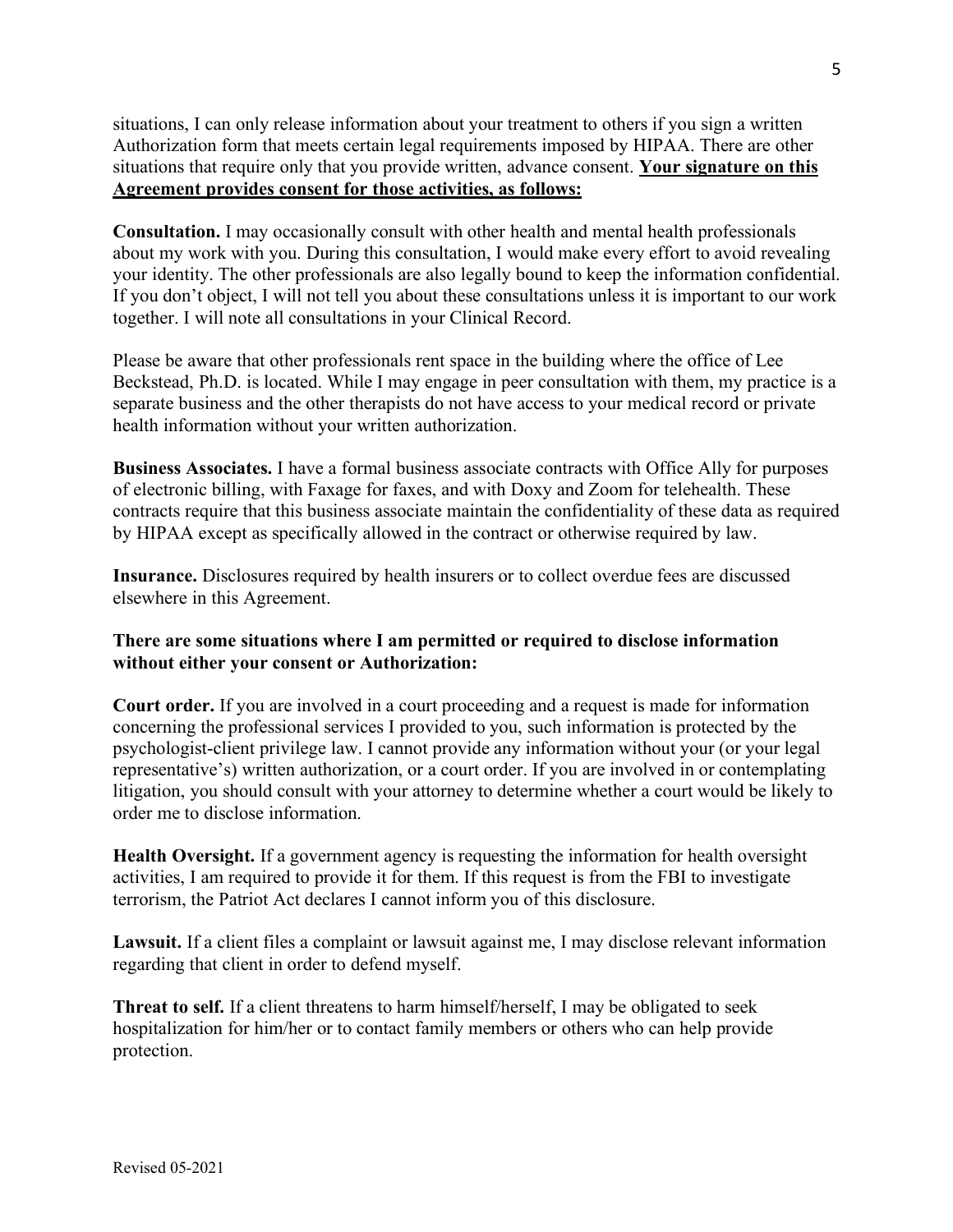**Communicable Disease.** If a client reports to me that he/she has a communicable disease, and discloses that he/she is engaged in activities that put others at risk of contracting the communicable disease, I am required to report that disease and activity to the Utah State Department of Health. Reportable communicable diseases include, but are not limited to HIV/AIDS, Hepatitis, Sexually Transmitted Diseases, and Smallpox.

**Worker's Compensation.** If a client files a worker's compensation claim, I must, upon appropriate request, provide a copy of the client's record to the appropriate parties, the client's employer, the workers' compensation insurance carrier or the Labor Commission.

## **There are some situations in which I am legally obligated to take actions, which I believe are necessary to attempt to protect others from harm and I may have to reveal some information about a client's treatment.**

**Child Abuse.** If I have reason to believe that a child has been or is likely to be subjected to incest, molestation, sexual exploitation, sexual abuse, physical abuse, or neglect, the law requires that I immediately notify the Division of Child and Family Services or an appropriate law enforcement agency. Once such a report is filed, I may be required to provide additional information.

**Vulnerable Adult Abuse.** If I have reason to believe that any vulnerable adult has been the subject of abuse, neglect, abandonment or exploitation, I am required to immediately notify Adult Protective Services intake. Once such a report is filed, I may be required to provide additional information.

**Threat to other.** If a client communicates an actual threat of physical violence against an identifiable victim, I am required to take protective actions. These actions may include notifying the potential victim and contacting the police, and/or seeking hospitalization for the client.

While this written summary of exceptions to confidentiality should prove helpful in informing you about potential problems, it is important that we discuss any questions or concerns that you may have now or in the future. The laws governing confidentiality can be quite complex, and I am not an attorney. In situations where specific advice is required, formal legal advice may be needed.

## **PROFESSIONAL RECORDS**

You should be aware that I may keep Protected Health Information about you in two sets of professional records. One set constitutes your Clinical Record. It includes information about your reasons for seeking therapy, a description of the ways in which your problem impacts on your life, your diagnosis, the goals that we set for treatment, your progress towards those goals, your medical and social history, your treatment history, any past treatment records that I receive from other providers, reports of any professional consultations, your billing records, and any reports that have been sent to anyone, including reports to your insurance carrier. I will keep your Clinical Record in a secure, confidential location for at least 10 years by law. I do not periodically purge my records but will destroy them after I retire and after 10 years of your last session.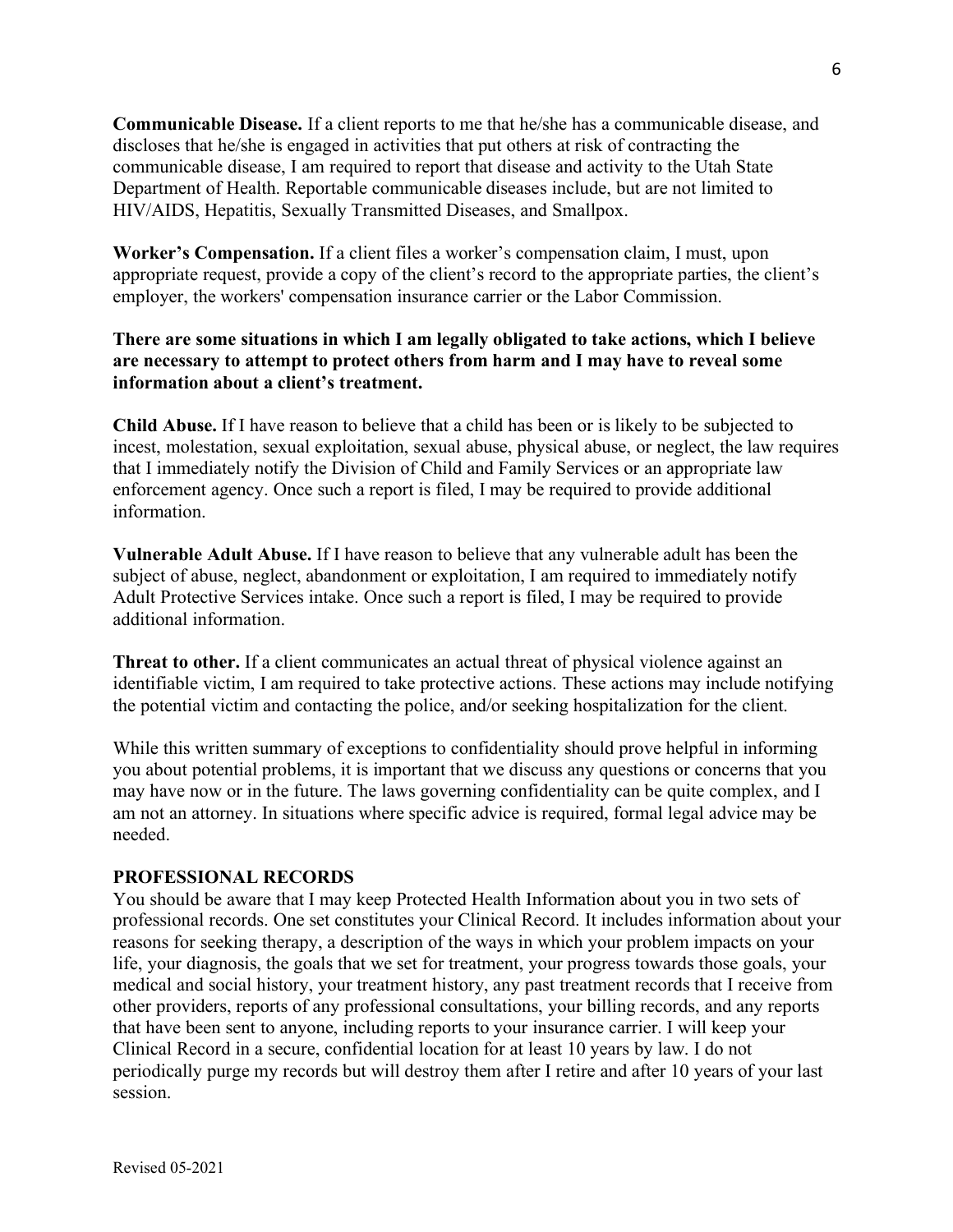Except in unusual circumstances that involve danger to yourself and/or others or where information has been supplied to me confidentially by others, you may examine and/or receive a copy of your Clinical Record, if you request it in writing. Because these are professional records, they can be misinterpreted and/or upsetting to untrained readers. For this reason, I recommend that you initially review them in my presence or have them forwarded to another mental health professional so you can discuss the contents. I would however conduct this review meeting without a normal fee charge. In most situations, I am allowed to charge a copying fee of \$1.00 per page (and for certain other expenses). The exceptions to this policy are contained in my Notice of Policy & Practices Form https://25c31106-3665-4039-b7a1 dae80861cd1e.filesusr.com/ugd/676e95\_c6920a81ac6645ba80a7c2aa03c17f61.pdf. If I refuse your request for access to your Clinical Record, you have a right of review (except for information supplied to me confidentially by others), which I will discuss with you upon request.

I may also keep a set of Psychotherapy Notes. These Notes are for my own use and designed to assist me in providing you with the best treatment. While the contents of Psychotherapy Notes vary from client to client, they can include the contents of our conversations, my analysis of those conversations, and how they impact your therapy. They also contain particularly sensitive information that you may reveal to me that is not required to be included in your Clinical record [and information that is revealed to me by others where I have promised confidentiality]. These Psychotherapy Notes are kept separate from your Clinical Record. These psychotherapy notes are not available to you and cannot be sent to anyone, including insurance companies without your signed Authorization. Insurance companies cannot require your Authorization as a condition of coverage nor penalize you in any way for your refusal to provide it.

#### **CLIENT RIGHTS**

HIPAA provides you with several rights with regard to your Clinical Record and disclosures of protected health information. These rights include requesting that I amend your record; requesting restrictions on what information from your Clinical Record is disclosed to others; requesting an accounting of most disclosures of protected health information that you have neither consented to nor authorized; determining the location to which protected information disclosures are sent; and having any complaints you make about my policies and procedures recorded in your records; and the right to a paper copy of this Agreement, the Notice form, and my privacy policies and procedures.

#### **MINORS & PARENTS**

Clients under 14 years of age who are not emancipated and their parents should be aware that the law allows both parents to examine their child's records unless there is court documentation to indicate otherwise or I decide that such access is likely to injure the child, or we agree otherwise. Since parental involvement in therapy is important, it is my policy to request an agreement between a child client between 14 and 18 and his/her parents allowing me to share only general information about the progress of the child's treatment and his/her attendance at sessions. This means, for example, that I would not share information regarding drug/alcohol use or the sexuality of the minor. If requested, I can provide parents with a summary of their child's treatment when it is complete (see the above information under Professional Records). Any other communication will require the child's authorization, unless I feel that the child is in danger of killing him- or herself or a danger to someone else, in which case, I will notify the parents.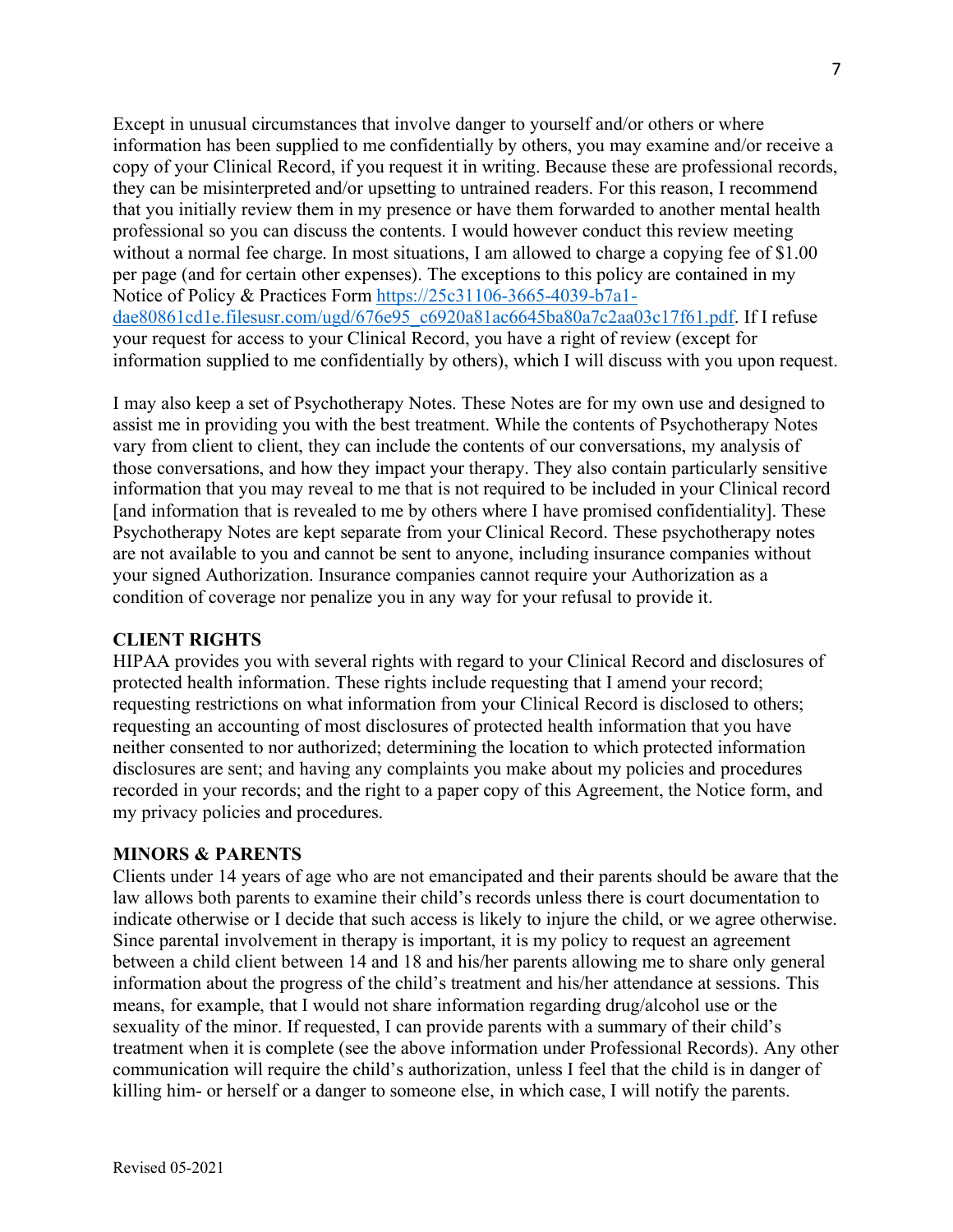Before giving parents any information, I will discuss the matter with the child, if possible, and do my best to handle any objections he/she may have.

#### **INSURANCE REIMBURSEMENT**

To set realistic goals and priorities, it's important to evaluate which resources you have available to pay for your treatment. If you have a health insurance policy, it will usually provide some coverage for mental health treatment. Many insurance policies provide a percentage reimbursement for the standard therapy fee. If I am not a member of your Managed Care Preferred Provider Panels, check your policy to see if it will cover an "out of network provider" or make an exception to allow reimbursement to me. I will fill out forms and provide you with whatever assistance I can in helping you receive the benefits to which you are entitled; however, you (not your insurance company) are responsible for full payment of my fees. It is very important that you find out exactly what mental health services your insurance policy covers.

At the end of each month, I will generate an insurance form and forward it to your insurance carrier. You should carefully read the section in your insurance coverage booklet that describes mental health services. Due to the rising costs of healthcare, insurance benefits have increasingly become more complex. It is sometimes difficult to determine exactly how much mental-health coverage is available. It is particularly important that you call your insurance company and ask

- **A. whether you need "pre-authorization" before meeting with me (many companies will not provide this retroactively);**
- **B. the amount of your yearly mental-health deductible, if it is different than your medical and family deductible, and when the deductible needs to be met (for example, at the beginning of the year or starting in July);**
- **C. how much they reimburse if I am or am not part of their provider panel;**
- **D. how much is your co-pay and if you have a coinsurance cost;**
- **E. any limitations about pre-existing conditions and when the condition ends;**
- **F. any limitations regarding the number of sessions you are allowed and within which time frame (similar to your deductible requirement); &**
- **G. any limitations regarding diagnosis or individual, couples, or group therapy.**

"Managed Health Care" plans are often limited to short-term treatment approaches designed to work out specific problems that interfere with a person's usual level of functioning. It may be necessary to seek approval for more therapy after a certain number of sessions. While much can be accomplished in short-term therapy, some clients feel that they need more services after insurance benefits end. Some managed-care plans will not allow me to provide services to you once your benefits end. If this is the case, I will do my best to find another provider who will continue your psychotherapy and will talk with you about other financial resources or options.

If you have questions about your insurance coverage, call your plan's Member Services. I will provide you with whatever information I can based on my experience and will be happy to help you in understanding the information you receive from your insurance company.

If you decide to seek third-party reimbursement, you should be aware that your contract with your health insurance company generally requires that I provide it with information relevant to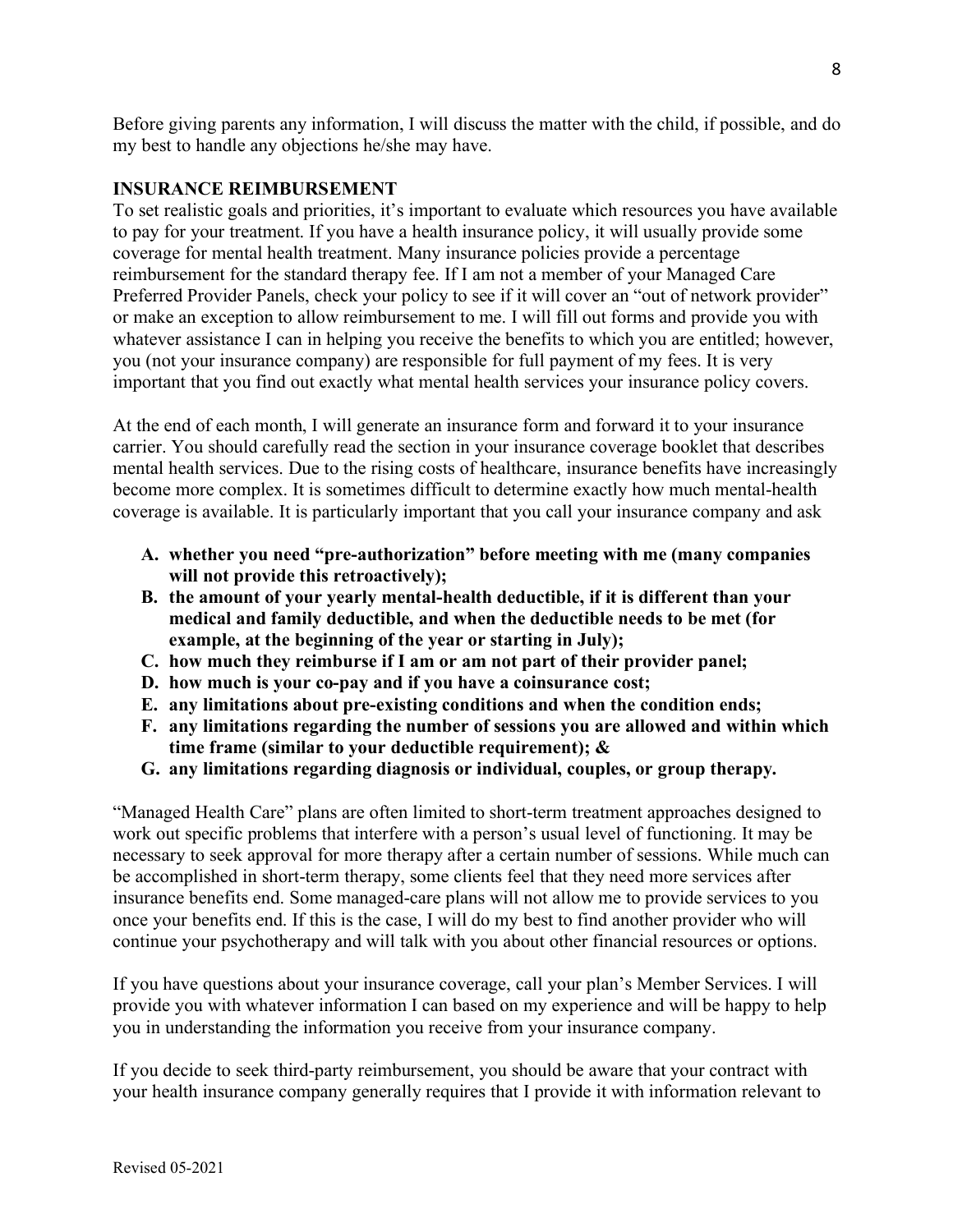the services that I provide to you. I am required to provide the dates and length of services, what type of therapy is provided (e.g., individual or group), and *a clinical diagnosis* based on the American Psychiatric Association's Diagnostic and Statistical Manual of Mental Disorders, fifth edition. I am willing to discuss this diagnosis with you and its implications. For example, some carriers can reject those applying for independent plans based on prior medical history. *They also require access to records from previous insurers as part of the application process. If you choose to use their insurance, then some of the potential consequences to consider is that this use and diagnosis may affect applying for health, life, or disability insurance in the future.* Sometimes I am required to provide additional clinical information such as treatment plans or summaries, or copies of your entire clinical record. In such situations, I will make every effort to release only the minimum information about you that is necessary for the purpose requested. If you request it, I will provide you with a copy of any report I submit. This information will become part of the insurance company files and will probably be stored in a computer. Though all insurance companies claim to keep such information confidential, I have no control over what they do with it once it is in their hands. In some cases, they may share the information with a national medical information databank. As sharing of information from databanks becomes more pervasive, it is increasingly common for employers, security clearance agencies, and attorneys to obtain access to diagnoses and related materials through such electronic records. Although HIPAA provides a general framework to protect client confidentiality, there are many ways in which you relinquish many of your rights to privacy when you participate in third party reimbursement.

Once we have all of the information about your insurance coverage, we will discuss what we can expect to accomplish with the benefits that are available and what will happen if they run out before you feel ready to end your sessions. *By signing this Agreement, you agree that I can provide requested information to your carrier if you are using third party reimbursement.* 

It is important to remember that you always have the right to pay for my services yourself to avoid the problems described above. If your therapy is self-pay you maintain maximum control over your record. I do not assign any diagnosis to records for self-pay clients, nor do I release any information about your therapy activities to anyone without your permission (except in situations outlined in the previous section "Limits on Confidentiality").

#### **ENDING THERAPY**

Some clients benefit most from a brief involvement in therapy whereas others will find an extended length of time more valuable. I am committed to working with you as long as the therapeutic process is productive and healthy. I am available at any time during the therapy process to discuss concerns you may have regarding the ending of your therapy. The process of ending therapy may be equally as significant as the work you accomplish during the course of your therapy. The ending of therapy will have the most impact when it evolves from a partnership between client and therapist. It is most productive if you can address the ending of your therapy over the course of several closure sessions.

If I do not have contact or communication from you for a period of 30 consecutive days, I will assume that you no longer intend to remain active in this therapy relationship and your case will be closed. You have the option, however, to contact me again any time in the future to discuss continuing psychotherapy with me.